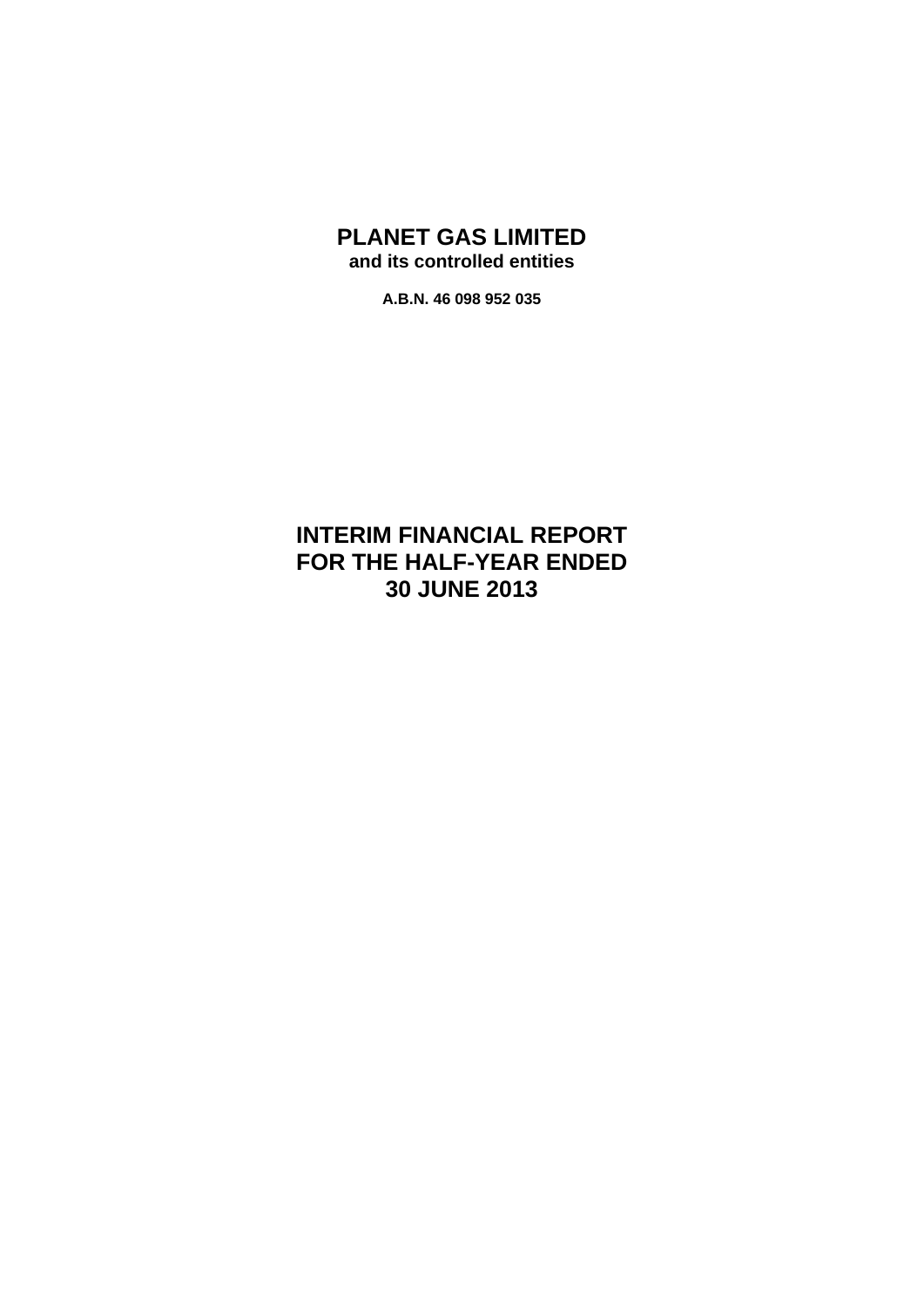## **CONTENTS**

|                                                                                              | Page |
|----------------------------------------------------------------------------------------------|------|
| Directors' Report                                                                            | 1    |
| Condensed Consolidated Interim Statement of Profit or Loss<br>and Other Comprehensive Income | 6    |
| Condensed Consolidated Interim Statement of Financial Position                               | 7    |
| Condensed Consolidated Interim Statement of Changes in Equity                                | 8    |
| Condensed Consolidated Interim Statement of Cash Flows                                       | 9    |
| Notes to the Condensed Consolidated Interim Financial Statements                             | 10   |
| Directors' Declaration                                                                       | 14   |
| Independent Auditor's Report on Review of Consolidated Interim Financial Report              | 15   |
| Corporate Directory                                                                          | 17   |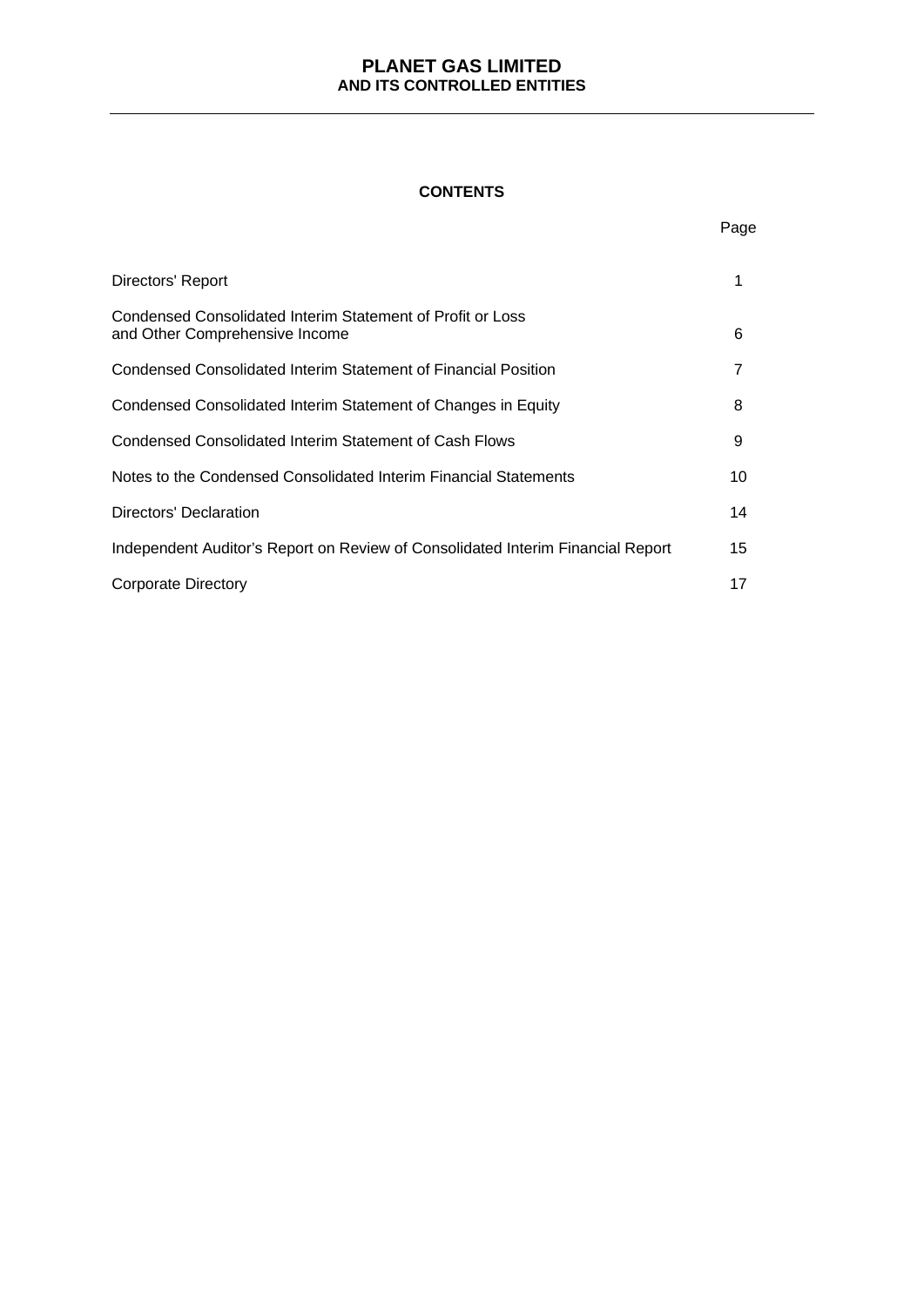## **DIRECTORS' REPORT**

The Directors of Planet Gas Limited (the 'Company' or 'Planet Gas') present their report together with the condensed consolidated interim financial report and the auditor's review report thereon for the half-year ended 30 June 2013.

## **Directors**

The names and particulars of the Directors of the Company at any time during or since the end of the half-year are:

## **Norman A. Seckold, Executive Chairman**

Director since 4 December 2001.

Norman Seckold graduated with a Bachelor of Economics degree from the University of Sydney in 1970. He has spent more than 30 years in the full time management of natural resource companies, both in Australia and overseas, including the role of Chairman for a number of publicly listed companies including:

- Moruya Gold Mines (1983) N.L., which acquired the Golden Reward heap leach gold deposit in South Dakota, USA.
- Pangea Resources Limited, which acquired and developed the Pauper's Dream gold mine in Montana, USA.
- Timberline Minerals, Inc. which acquired and completed a feasibility study for the development of the MacArthur copper deposit in Nevada, USA.
- Perseverance Corporation Limited, which discovered and developed the Nagambie gold mine in Victoria.
- Valdora Minerals N.L., which developed the Rustler's Roost gold mine in the Northern Territory and the Ballarat East Gold Mine in Victoria.
- Viking Gold Corporation, which discovered a high grade gold deposit in northern Sweden and Mogul Mining N.L., which drilled out the Magistral and Ocampo gold deposits in Mexico.
- Bolnisi Gold N.L. which discovered and is currently operating the Palmarejo and Guadalupe gold and silver deposits in Mexico.
- Cockatoo Coal Limited, an Australian coal mining, exploration and project development company.
- Chairman of Cerro Resources N.L., a precious metals exploration company with a development project in Mexico.

Mr Seckold is currently Chairman of the following listed companies:

- Augur Resources Ltd, a minerals exploration and development company operating in Australia and Indonesia.
- Santana Minerals Limited a precious metals exploration company operating in Mexico.
- Equus Mining Limited, a mineral and development company operating in Chile.

He is also a director of the unlisted public companies Mekong Minerals Limited and Nickel Mines Limited.

## **Anthony J. McClure, Managing Director**

Director since 27 August 2003.

Anthony McClure graduated with a Bachelor of Science (Geology) degree from Macquarie University in 1986. Mr McClure has over 25 years' technical, management and financial experience in the resource sector worldwide in project management and executive development roles. He has also worked in the financial services sector and stockbroking, primarily as a resource analyst covering both mineral and energy sectors. Mr McClure is currently a director of unlisted public companies Nickel Mines Limited and Mekong Minerals Limited.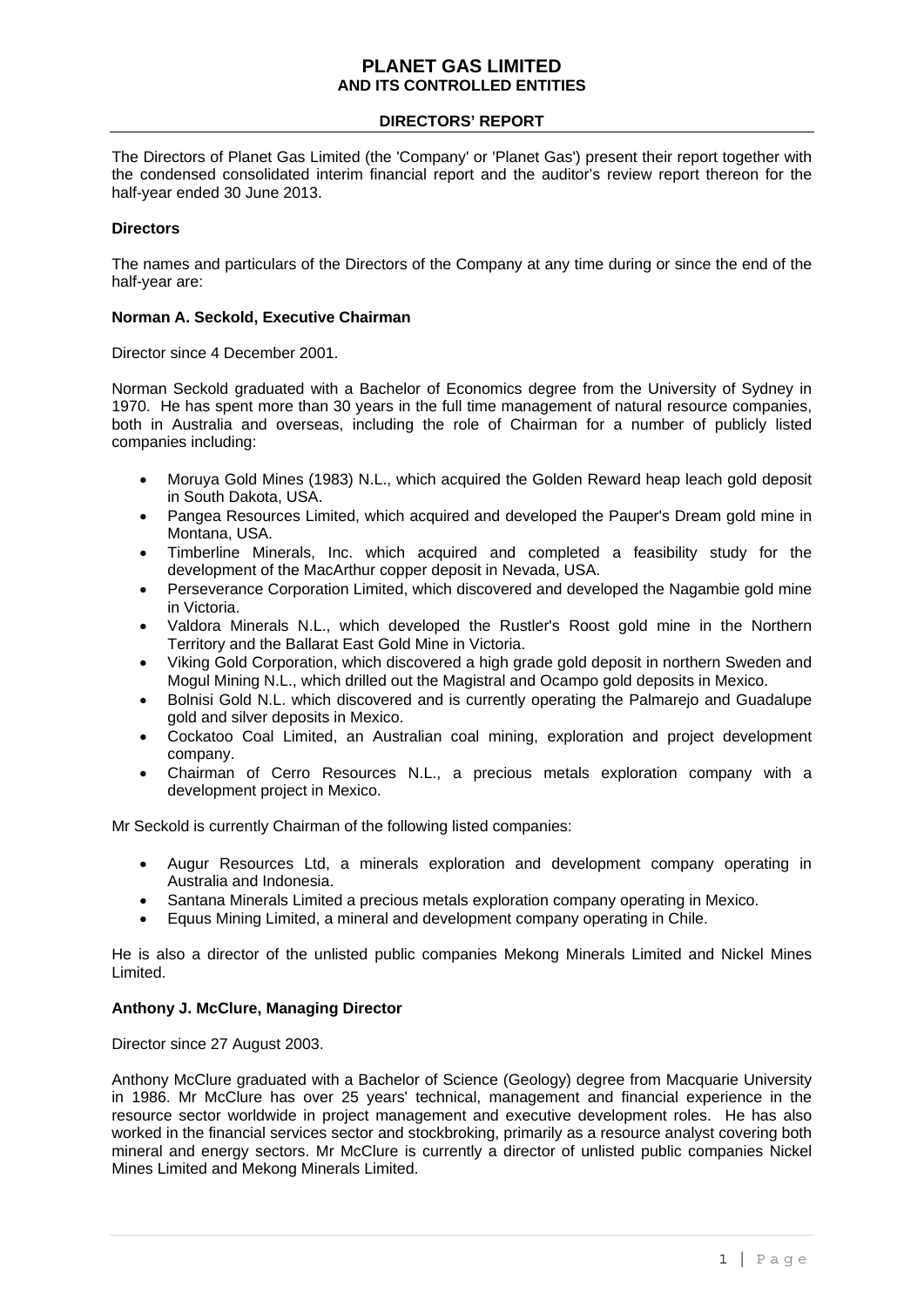## **DIRECTORS' REPORT**

## **Peter J. Nightingale, Executive Director and CFO**

Director since 4 December 2001.

Peter Nightingale graduated with a Bachelor of Economics degree from the University of Sydney and is a member of the Institute of Chartered Accountants in Australia. He has worked as a chartered accountant in both Australia and the USA.

As a director or company secretary Mr Nightingale has, for more than 25 years, been responsible for the financial control, administration, secretarial and in-house legal functions of a number of private and public listed companies in Australia, the USA and Europe including Pangea Resources Limited, Timberline Minerals Inc., Perseverance Corporation Limited, Valdora Minerals N.L., Mogul Mining N.L., Bolnisi Gold N.L., Callabonna Uranium Limited and Sumatra Cooper & Gold plc. Mr Nightingale is currently a director of Augur Resources Ltd, Cockatoo Coal Limited and an unlisted public company, Nickel Mines Limited.

## **Robert Charles Neale, Non-Executive Director**

Director since 20 November 2009.

Mr Neale is the Managing Director of New Hope Corporation Limited and has more than 40 years' experience in the mining and exploration industries covering coal, base metals, gold, synthetic fuels, bulk materials shipping, and power generation. He joined New Hope Corporation Limited in 1996 as General Manager, has been Chief Executive Officer since 2005 and was appointed to the Board of Directors in November 2008.

#### **Robert M. Bell, Independent and Non-Executive Director**

Director since 30 October 2007.

Bob Bell graduated from Birmingham University in 1960 and moved to Australia in 1964, working as a geologist on the Roma gas fields. After a time with the Queensland Government Mines Department in the late 1970s he established his own consultancy business, specialising in oil and gas exploration in Australia and overseas. He was one of the first geologists in Australia to recognise the enormous potential of CBM in Queensland.

He was one of the founders of Queensland Gas Company which was bought by British Gas in 2009. His directorship over the last three years includes Cerro Resources N.L. and Green Invest Limited.

#### **Anthony J. McDonald, Independent and Non-Executive Director**

Director since 19 November 2003.

Tony McDonald holds a Bachelor of Laws degree from the Queensland University of Technology. He has over 12 years of active involvement in management in the natural resources sector in Australia and internationally. He has been a director, company secretary and/or legal advisor to a number of listed and unlisted public companies. He is currently Managing Director of Santana Minerals Limited, a precious metals exploration company with projects in Mexico and Australia and a non-executive director of unlisted public company Mekong Minerals Limited. His directorships in the last three years also include Cerro Resources N.L., Deep Yellow Limited and Industrea Limited.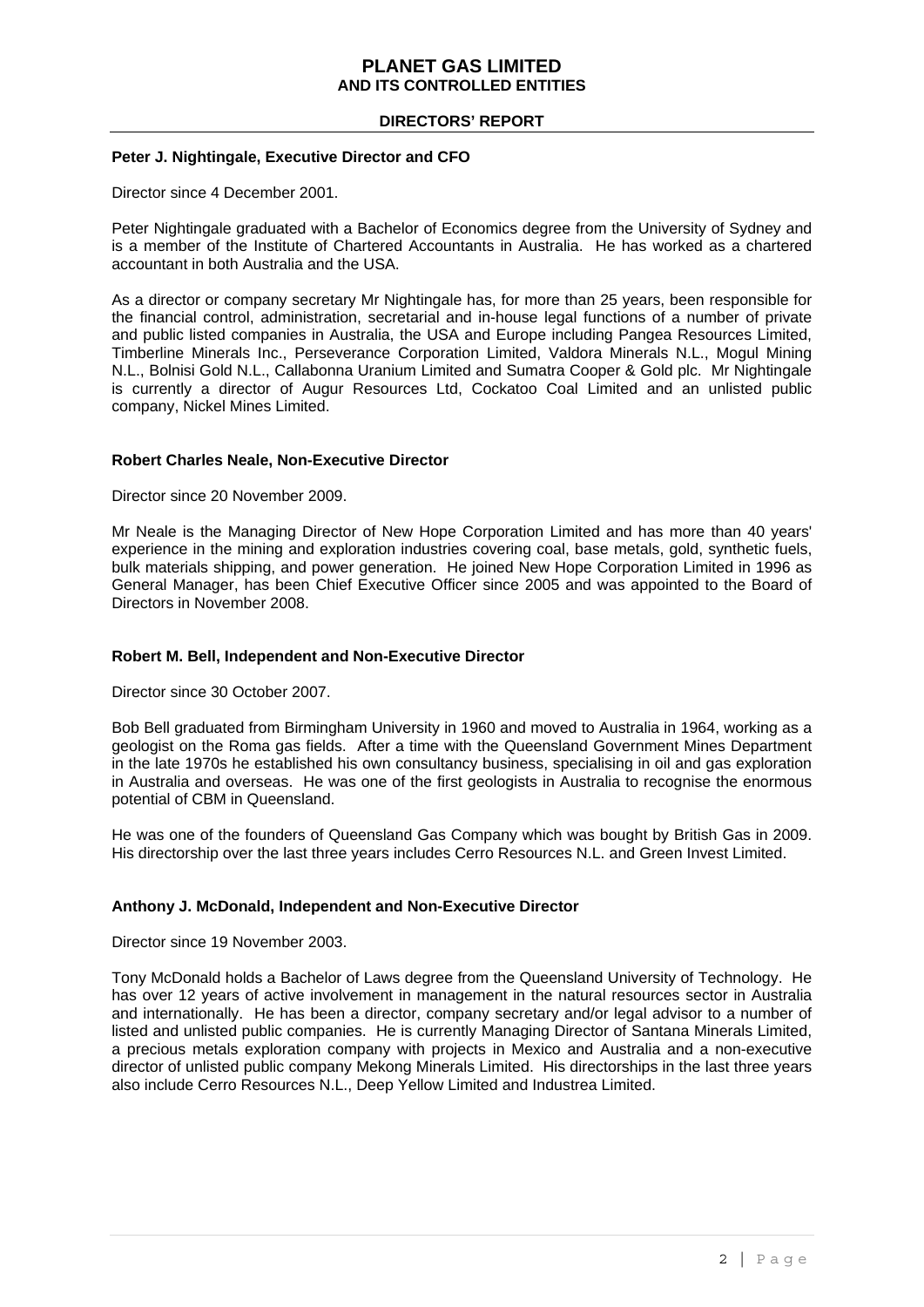## **DIRECTORS' REPORT**

#### **OPERATING AND FINANCIAL REVIEW**

The activities of Planet Gas Limited and its controlled entities (the 'Group') during the half-year ended 30 June 2013 include the following:

- New agreement with Senex Energy Limited ('Senex') for expanded activities in the PEL 514, Cooper Basin, South Australia.
- Cordillo 3D seismic survey processing completed and interpretation commenced.
- Dundinna 3D seismic survey commenced.
- Drill planning commenced.
- Withdrawal from coal seam gas projects in New South Wales.

## **Cooper Basin, South Australia (PEL 514)**

PEL 514 covers an area of 1,972 km<sup>2</sup> and is located in the Cooper Basin, South Australia. The PEL is prospective for conventional oil and gas, and contains significant thicknesses of good quality gassy coal and hydrocarbon rich shales. Tight gas is also a target. The area is strategically close to existing producing oil and gas fields and under-utilised infrastructure.

## **New South Wales Coal Seam Gas (PELs 468, 469 and 470)**

During the half-year ended 30 June 2013, Planet Gas announced the withdrawal from the coal seam gas ('CSG') activities in the Sydney and Gunnedah Basins of New South Wales. By mutual agreement, the Company and Leichhardt Resources Pty Limited agreed to exit from each farm-in agreement and Planet Gas will retain no residual interest or liability. During the year ended 31 December 2012 the Company had impaired the carrying value of the projects due to the regulatory uncertainty for the CSG industry in the state.

#### **Corporate Activities**

During the half-year, the Company entered into a second farm-in agreement with Senex for future expanded exploration activities in PEL 514.

As part of the agreement, Planet Gas transferred a 10% interest in PEL 514 North and a 30% interest in PEL 514 South to Senex. This agreement reduces Planet Gas' interest in the entirety of PEL 514 to 20% with Senex holding the remaining 80%.

The consideration for the transfer was:

- \$5.0 million cash payment to Planet Gas, contingent upon regulatory and governmental approvals being achieved. These approvals were obtained in July 2013, and the \$5.0 million was subsequently received; and
- Planet Gas to be free carried for a total of \$9.0 million of its share of oil exploration expenditure within the PEL.

The agreement also specifies conditional payments of:

- A royalty to Planet Gas which is calculated as 2.0% of the net Well Head Value of all oil produced from PEL 514 capped at \$7.5 million; and
- Upon certification of 8 million barrels of Proved and Probable (2P) oil reserves in PEL 514, Planet Gas will receive a payment of \$5.0 million, and an additional payment of \$5.0 million upon certification of an additional 4 million barrels of 2P oil reserves in PEL 514.

The consideration is in addition to Senex's farm in obligations in respect of PEL 514 including the completion of the current 'Cordillo' 3D seismic program and completion of two wells by November 2013. This forms part of an initial agreement with Senex of December 2011.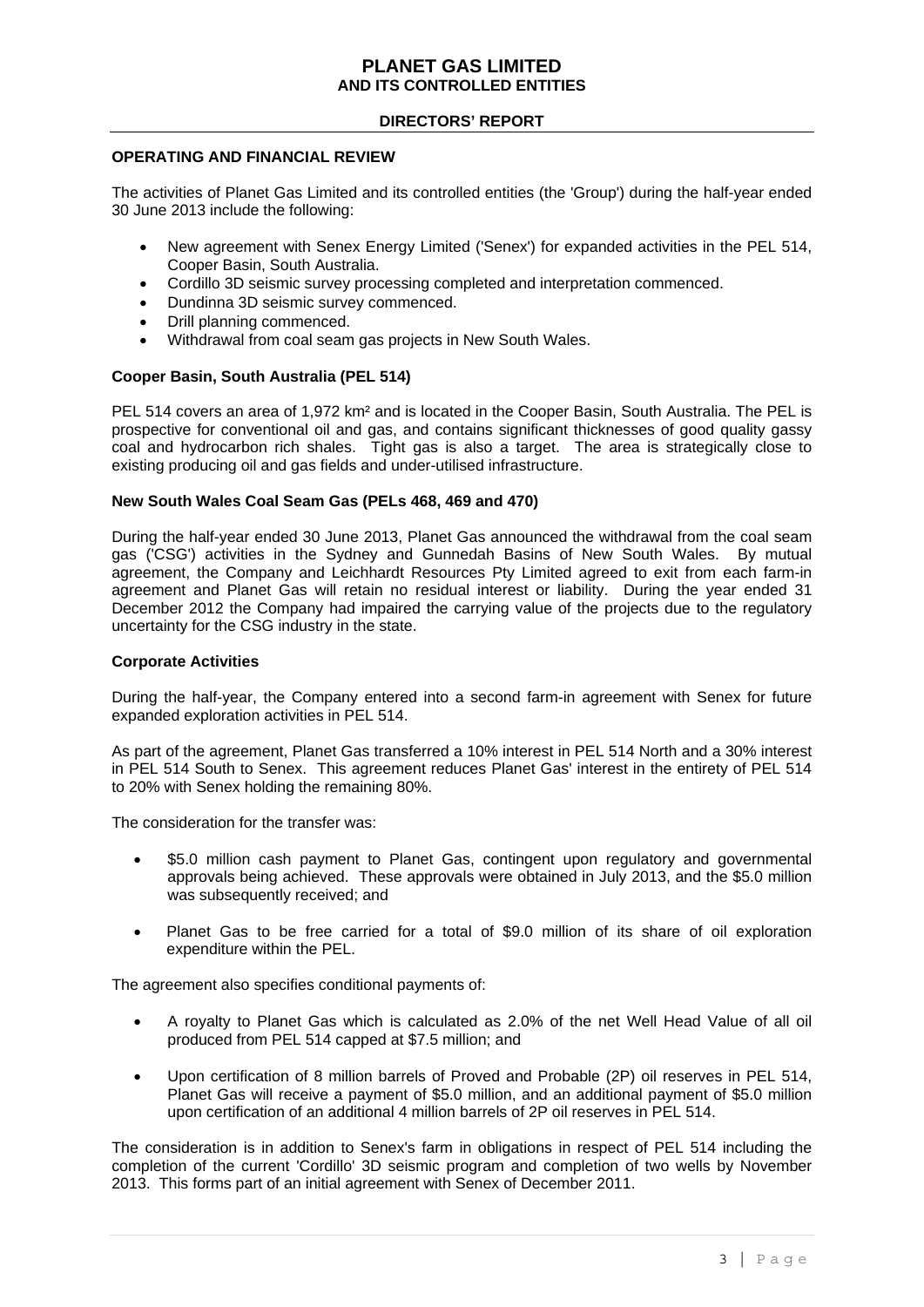## **DIRECTORS' REPORT**

The principal objective of the new agreement is the exploration of conventional stratigraphic and structural traps within the Jurassic sequence, including the Birkhead Formation, which are capable of hosting oil plays similar to those at the proven Growler and Snatcher oil fields to the southwest.

During the half-year, processing of the 'Cordillo' 3D seismic data covering 158.7 km<sup>2</sup> the northern part of PEL 514 was completed and interpretation was commenced.

The 'Dundinna' 3D seismic data acquisition program covering 163.9  $km^2$  of PEL 514 was commenced during the half-year and is expected to be completed in the year ending 31 December 2013. This will be followed by processing and interpretation.

#### **Subsequent Events**

Subsequent to the half-year ended 30 June 2013, the Company announced initial 2P and 3P oil reserves for the Sprigg Field located in the central eastern sector of PEL 514. The reserve estimates were completed by DeGolyer and MacNaughton of Dallas Texas, USA. Gross 2P reserves totalled 188.0 thousand barrels ('Mbbls') of crude oil and gross 3P reserves totalled 725.6 Mbbls. (See ASX announcement of 20 August 2013).

Two wells are to be completed in the year ending 31 December 2013 and at the date of this report the planning of the Sprigg-1 well within the Sprigg Field was advanced.

During July 2013, all regulatory and government approvals were successfully achieved and therefore all conditions precedent to the second agreement signed with Senex were satisfied and the Company received the initial \$5 million cash consideration.

No other matters or circumstances have arisen since the end of the half-year, which significantly affected or may significantly affect the operations of the Group, the results of those operations, or the state of affairs of the Group in future financial years.

#### **Lead Auditor's Independence Declaration**

The lead auditor's independence declaration is set out on page 5 and forms part of the Directors' Report for the half-year ended 30 June 2013.

Signed at Sydney this 6th day of September 2013 in accordance with a resolution of the Board of Directors:

**Chairman** Managing Director **Managing Director** 

**Norman A. Seckold Community Community Anthony J. McClure**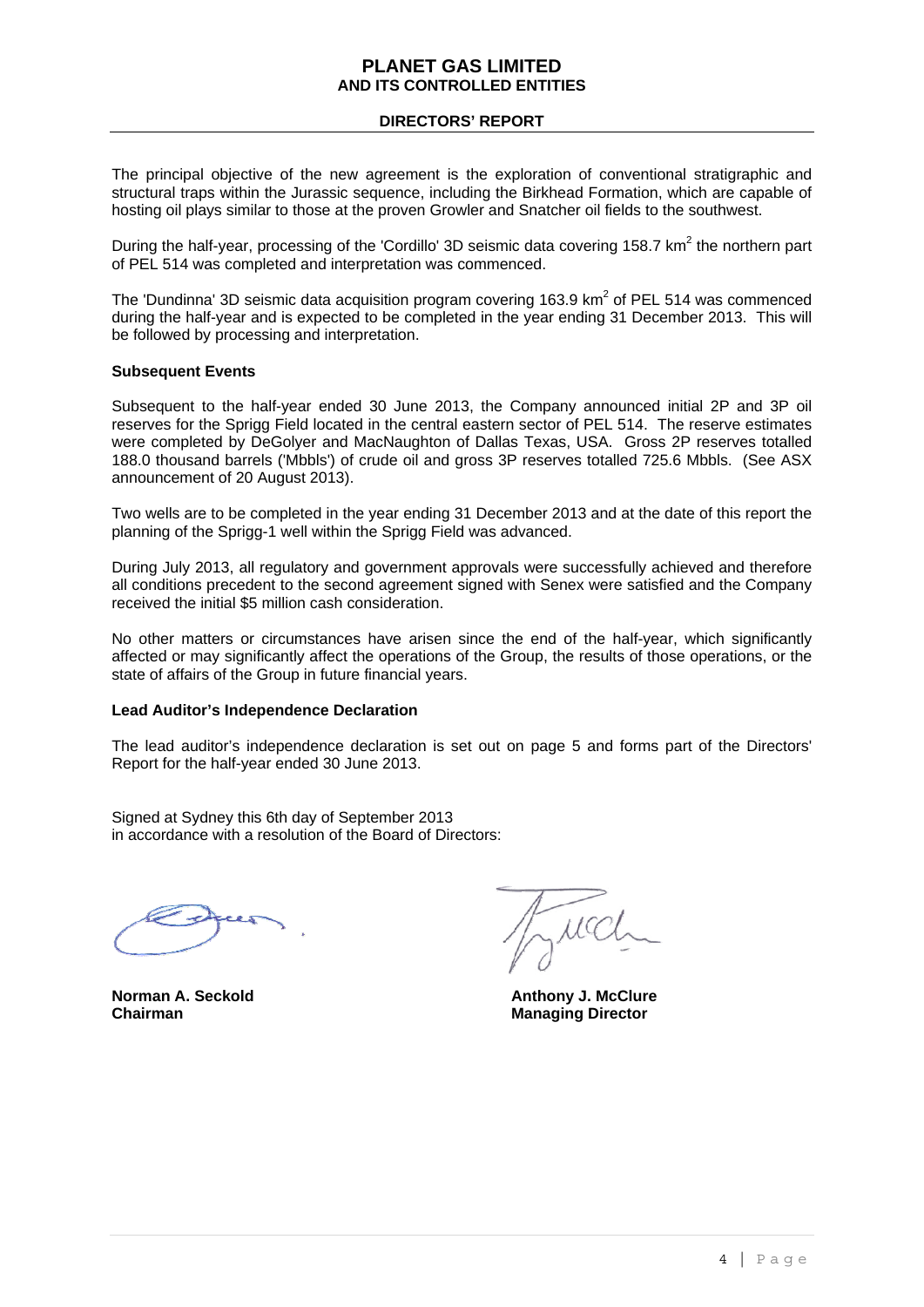

## **LEAD AUDITOR'S INDEPENDENCE DECLARATION UNDER SECTION 307C OF THE** *CORPORATIONS ACT 2001*

To the Directors of Planet Gas Limited:

I declare that, to the best of my knowledge and belief, in relation to the review for the half-year ended 30 June 2013, there have been:

- (i) no contraventions of the auditor independence requirements as set out in the *Corporations Act 2001* in relation to the review; and
- (ii) no contraventions of any applicable code of professional conduct in relation to the review.

KRNG

**KPMG** 

**Adam Twemlow**  Partner

Brisbane

6 September 2013

KPMG, an Australian partnership and a member firm of the KPMG network of independent member firms affiliated with KPMG International Liability limited by a scheme approved under<br>Cooperative ("KPMG International"), a Swiss entity. Professional Standards Legislation. Cooperative ("KPMG International"), a Swiss entity.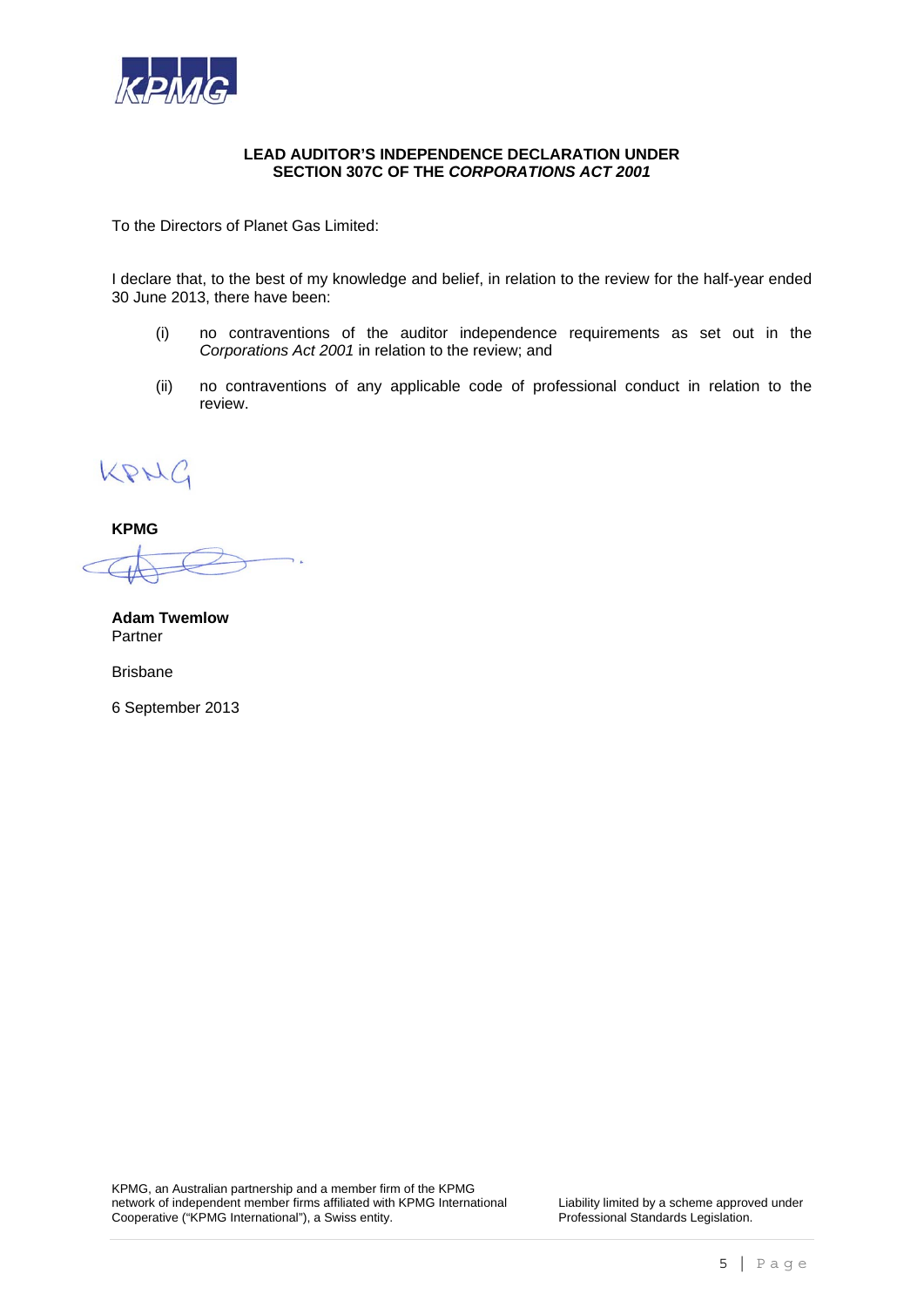### **CONDENSED CONSOLIDATED INTERIM STATEMENT OF PROFIT OR LOSS AND OTHER COMPREHENSIVE INCOME FOR THE HALF-YEAR ENDED 30 JUNE 2013**

|                                                                                                                                                            | <b>Notes</b> | 30 June<br>2013<br>\$ | 30 June<br>2012<br>\$ |
|------------------------------------------------------------------------------------------------------------------------------------------------------------|--------------|-----------------------|-----------------------|
| <b>CONTINUING OPERATIONS</b>                                                                                                                               |              |                       |                       |
| Revenue from sale of coal seam gas                                                                                                                         |              | 1,217                 | 1,312                 |
| Other income                                                                                                                                               |              |                       | 89,498                |
| Administration and consultants' expenses                                                                                                                   |              | (445, 826)            | (778, 580)            |
| Depreciation expense                                                                                                                                       |              | (5,836)               | (10, 727)             |
| Pre-licence costs - exploration expenditure                                                                                                                |              | (239)                 | (324, 157)            |
| Impairment loss - exploration and evaluation expenditure                                                                                                   |              |                       | (791, 996)            |
| <b>Travel expenses</b>                                                                                                                                     |              | (1,206)               | (6, 192)              |
| Gain on disposal of available for sale financial assets                                                                                                    | 5            |                       | 103,356               |
| Other expenses                                                                                                                                             |              | (18, 021)             | (33, 460)             |
| <b>Operating loss before financing income</b>                                                                                                              |              | (469, 911)            | (1,750,946)           |
| Financial income                                                                                                                                           |              | 4,279                 | 30,049                |
| Net financing income                                                                                                                                       |              | 4,279                 | 30,049                |
| Loss before tax                                                                                                                                            |              | (465, 632)            | (1,720,897)           |
| Income tax expense                                                                                                                                         |              |                       |                       |
| Loss for the period<br>Other comprehensive income<br>Items that may be reclassified subsequently to profit<br>or loss                                      |              | (465, 632)            | (1,720,897)           |
| Net change in the fair value of available for sale financial<br>assets                                                                                     |              | (24, 741)             | (85, 532)             |
| Net change in the fair value of available for sale financial<br>assets transferred to profit or loss<br>Foreign currency translation differences - foreign |              |                       | (103, 356)            |
| operations                                                                                                                                                 |              | 1,068                 | (17, 555)             |
| Total items that may be reclassified subsequently to<br>profit or loss                                                                                     |              | (23, 673)             | (206, 443)            |
| Other comprehensive loss for the period                                                                                                                    |              | (23, 673)             | (206, 443)            |
| Total comprehensive loss for the period                                                                                                                    |              | (489,305)             | (1,927,340)           |
| Basic and diluted loss per share (cents)                                                                                                                   |              | (0.09)                | (0.32)                |

The above Condensed Consolidated Interim Statement of Profit or Loss and Other Comprehensive Income should be read in conjunction with the accompanying notes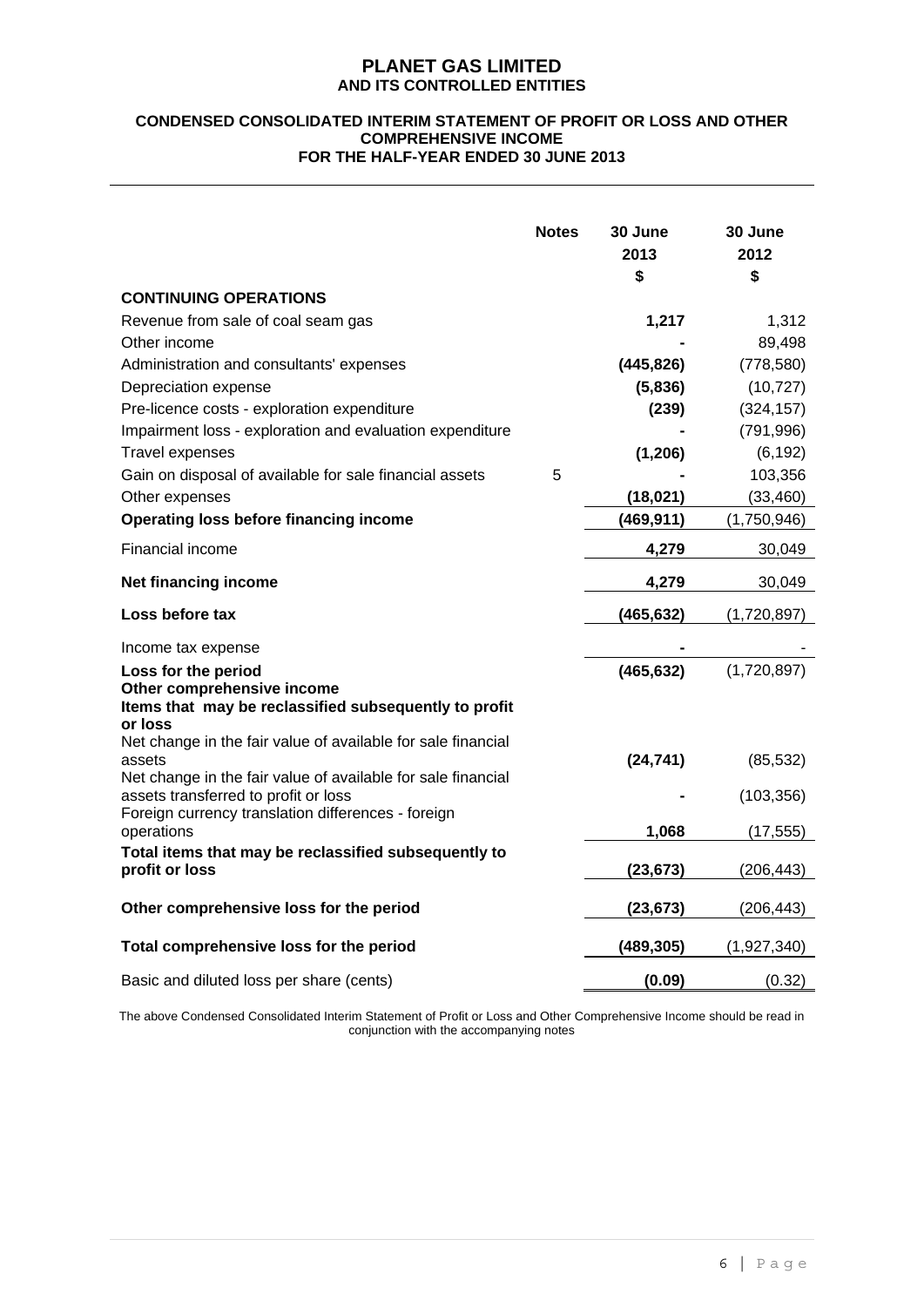## **CONDENSED CONSOLIDATED INTERIM STATEMENT OF FINANCIAL POSITION AS AT 30 JUNE 2013**

| <b>Current assets</b><br>Cash and cash equivalents<br>Trade and other receivables<br>Other assets<br><b>Total current assets</b>                                            | <b>Notes</b> | 30 June<br>2013<br>\$<br>90,582<br>10,666<br>14,584<br>115,832             | 31 December<br>2012<br>\$<br>441,484<br>13,619<br>42,550<br>497,653             |
|-----------------------------------------------------------------------------------------------------------------------------------------------------------------------------|--------------|----------------------------------------------------------------------------|---------------------------------------------------------------------------------|
| <b>Non-current assets</b><br>Available-for-sale financial assets<br>Property, plant and equipment<br>Exploration and evaluation expenditure<br>Other assets                 | 5<br>4       | 8,107<br>29,212<br>800,442<br>50,000                                       | 32,848<br>35,048<br>676,314<br>50,000                                           |
| <b>Total non-current assets</b><br><b>Total assets</b>                                                                                                                      |              | 887,761<br>1,003,593                                                       | 794,210<br>1,291,863                                                            |
| <b>Current liabilities</b><br>Trade and other payables<br><b>Total current liabilities</b><br><b>Total liabilities</b><br><b>Net assets</b>                                 |              | 387,192<br>387,192<br>387,192<br>616,401                                   | 186,157<br>186,157<br>186,157<br>1,105,706                                      |
| <b>Equity</b><br>Issued capital<br>Option premium reserve<br>Fair value reserve<br>Foreign currency translation reserve<br><b>Accumulated losses</b><br><b>Total equity</b> | 6            | 49,781,973<br>4,456,500<br>8,107<br>(2,786,355)<br>(50,843,824)<br>616,401 | 49,781,973<br>4,456,500<br>32,848<br>(2,787,423)<br>(50, 378, 192)<br>1,105,706 |

The above Condensed Consolidated Interim Statement of Financial Position should be read in conjunction with the accompanying notes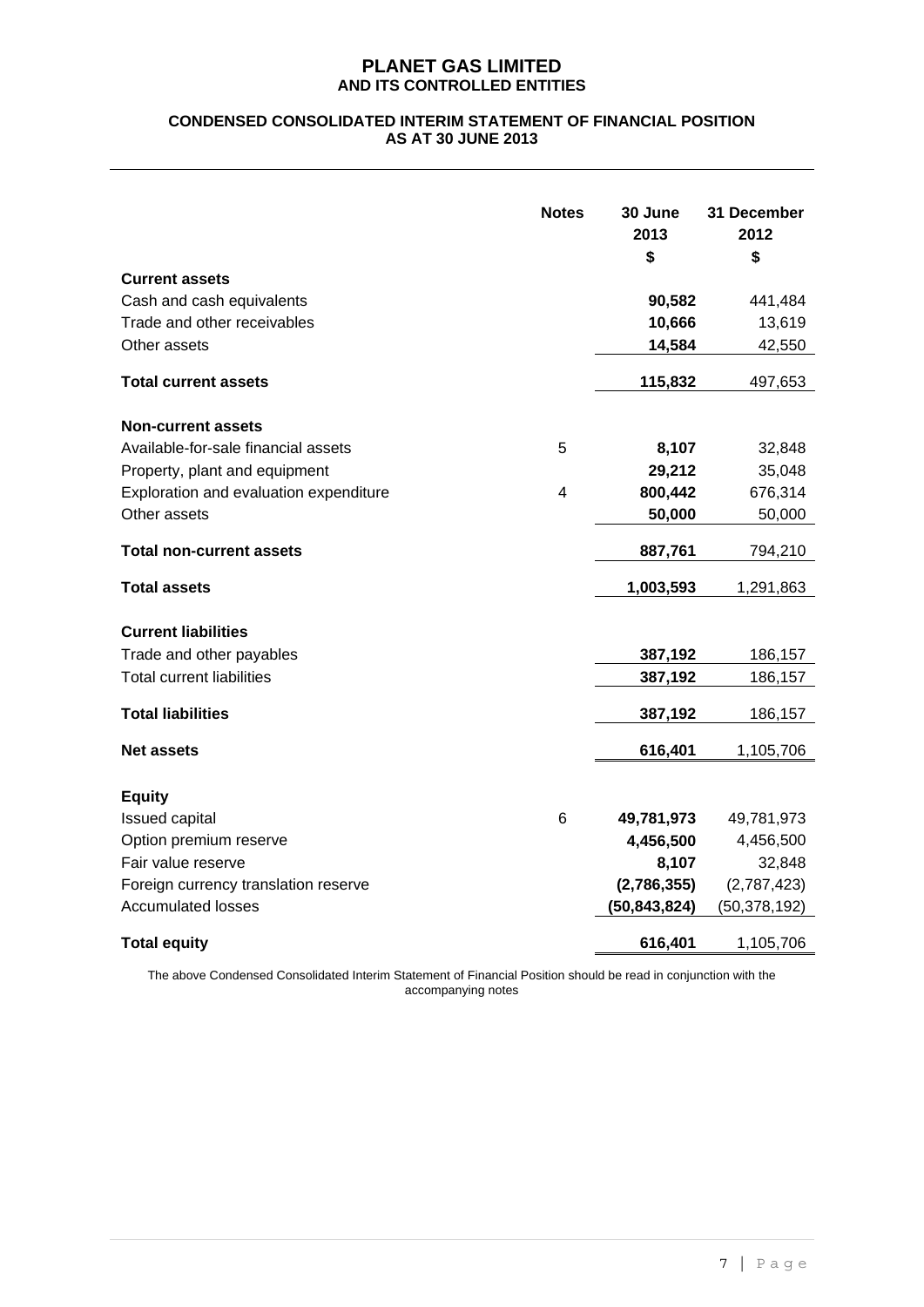## **CONDENSED CONSOLIDATED INTERIM STATEMENT OF CHANGES IN EQUITY FOR THE HALF-YEAR ENDED 30 JUNE 2013**

## **Attributable to equity holders of the Company**

|                                                                                                                                                    | <b>Issued</b><br>capital<br>\$ | Option<br>premium<br>reserve<br>\$ | reserve<br>\$ | Fair value Accumulated translation<br>losses<br>\$ | Foreign<br>currency<br>reserve<br>\$ | <b>Total</b><br>equity<br>\$ |
|----------------------------------------------------------------------------------------------------------------------------------------------------|--------------------------------|------------------------------------|---------------|----------------------------------------------------|--------------------------------------|------------------------------|
|                                                                                                                                                    |                                |                                    |               |                                                    |                                      |                              |
| Balance at 1 January 2012<br>Total comprehensive income for<br>the period                                                                          | 49,563,983                     | 4,638,172                          | 328,499       | (44,996,852)                                       | (2,768,398)                          | 6,765,404                    |
| Loss for the period                                                                                                                                |                                |                                    |               | (1,720,897)                                        |                                      | (1,720,897)                  |
| Foreign currency translation<br>differences<br>Net change in fair value of                                                                         |                                |                                    |               |                                                    | (17, 555)                            | (17, 555)                    |
| available- for- sale financial assets<br>Net change in fair value of<br>available- for- sale financial assets                                      |                                |                                    | (85, 532)     |                                                    |                                      | (85, 532)                    |
| transferred to profit or loss                                                                                                                      |                                |                                    | (103, 356)    |                                                    |                                      | (103, 356)                   |
| Total other comprehensive loss                                                                                                                     |                                |                                    | (188, 888)    |                                                    | (17, 555)                            | (206, 443)                   |
| <b>Total comprehensive loss</b><br>Transactions with owners recorded<br>directly in equity<br><b>Contribution by and distribution</b><br>to owners |                                |                                    | (188, 888)    | (1,720,897)                                        | (17, 555)                            | (1,927,340)                  |
| Ordinary shares issued                                                                                                                             | 220,000                        |                                    |               |                                                    |                                      | 220,000                      |
| Transaction costs on issue of<br>shares                                                                                                            | (2,010)                        |                                    |               |                                                    |                                      | (2,010)                      |
| Balance at 30 June 2012                                                                                                                            | 49,781,973                     | 4,638,172                          | 139,611       | (46, 717, 749)                                     | (2,785,953)                          | 5,056,054                    |
| Balance at 1 January 2013<br>Total comprehensive income for<br>the period                                                                          | 49,781,973                     | 4,456,500                          | 32,848        | (50, 378, 192)                                     | (2,787,423)                          | 1,105,706                    |
| Loss for the period                                                                                                                                |                                |                                    |               | (465, 632)                                         |                                      | (465, 632)                   |
| Foreign currency translation<br>differences<br>Net change in fair value of                                                                         |                                |                                    |               |                                                    | 1,068                                | 1,068                        |
| available- for-sale financial assets                                                                                                               |                                |                                    | (24, 741)     |                                                    |                                      | (24, 741)                    |
| Total other comprehensive loss                                                                                                                     |                                |                                    | (24, 741)     |                                                    | 1,068                                | (23, 673)                    |
| Total comprehensive loss<br>Transactions with owners recorded<br>directly in equity<br><b>Contribution by and distribution</b><br>to owners        |                                |                                    | (24, 741)     | (465, 632)                                         | 1,068                                | (489,305)                    |
| Balance at 30 June 2013                                                                                                                            | 49,781,973                     | 4,456,500                          |               | 8,107 (50,843,824) (2,786,355)                     |                                      | 616,401                      |

The above Condensed Consolidated Interim Statement of Changes in Equity should be read in conjunction with the accompanying notes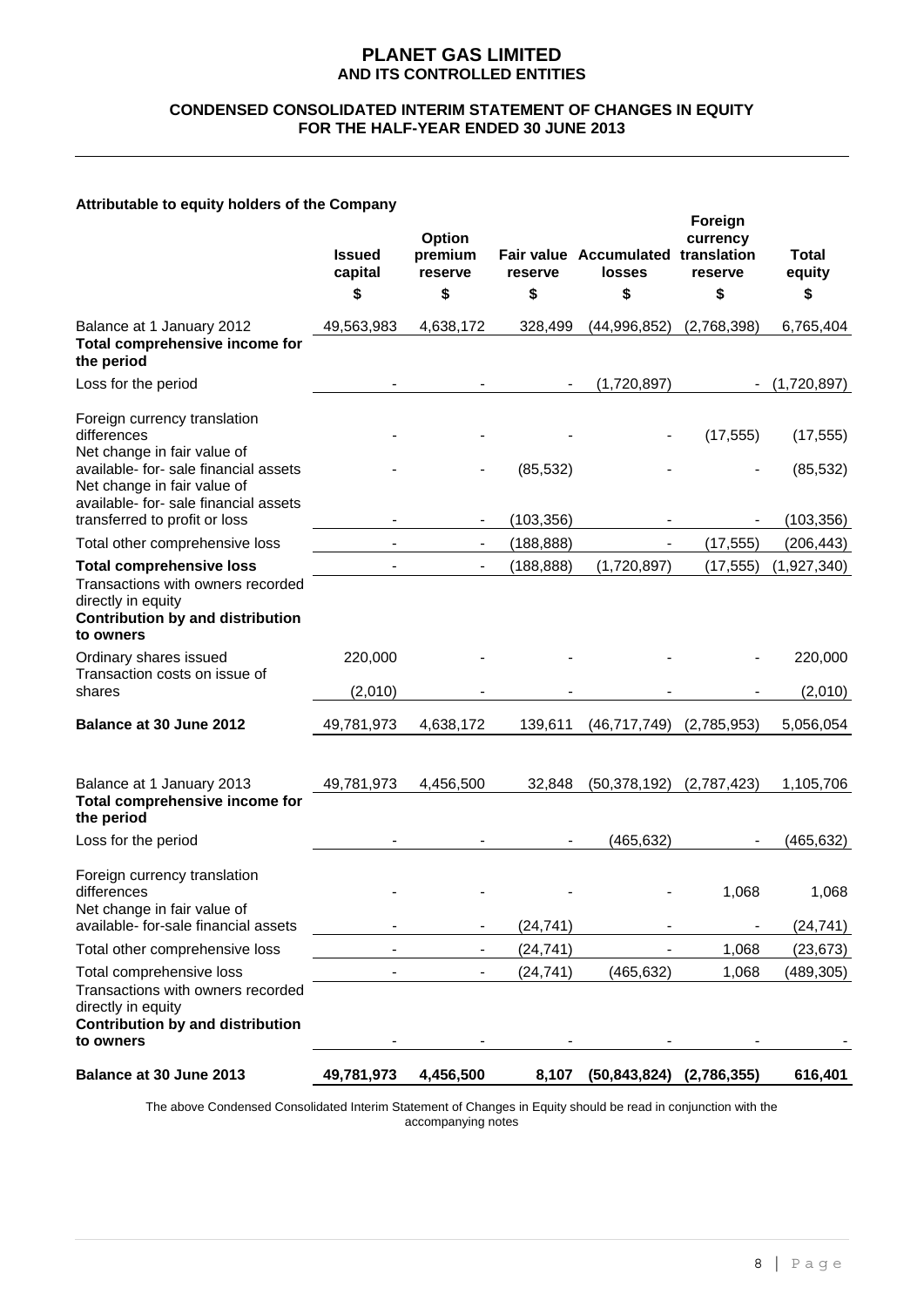## **CONDENSED CONSOLIDATED INTERIM STATEMENT OF CASH FLOWS FOR THE HALF-YEAR ENDED 30 JUNE 2013**

|                                                                                         | 30 June<br>2013<br>\$ | 30 June<br>2012<br>\$ |
|-----------------------------------------------------------------------------------------|-----------------------|-----------------------|
| Cash flows from operating activities                                                    |                       |                       |
| Cash receipts in the course of operations                                               | 1,217                 | 1,490                 |
| Cash payments in the course of operations                                               | (259,779)             | (886,231)             |
| Cash used in operations                                                                 | (258, 562)            | (884, 741)            |
| Interest received                                                                       | 7,206                 | 32,976                |
| Net cash used in operating activities                                                   | (251, 356)            | (851, 765)            |
| Cash flows from investing activities                                                    |                       |                       |
| Payments for exploration and evaluation expenditure                                     | (99, 616)             | (500, 117)            |
| Payments for fixed assets                                                               |                       | (1,396)               |
| Receipt from the sale of investments                                                    |                       | 388,800               |
| Receipts from security deposit                                                          |                       | 201,141               |
| Net cash (used in)/from investing activities                                            | (99, 616)             | 88,428                |
| <b>Cash flows from financing activities</b>                                             |                       |                       |
| Proceeds from issue of shares                                                           |                       | 220,000               |
| Transaction costs on share issue                                                        |                       | (21,310)              |
| Net cash from financing activities                                                      |                       | 198,690               |
| Net decrease in cash and cash equivalents<br>Cash and cash equivalents at the beginning | (350, 972)            | (564, 647)            |
| of the financial period                                                                 | 441,484               | 1,663,186             |
| Effect of exchange rate fluctuations on cash held                                       | 70                    | 6                     |
| Cash and cash equivalents at the end of the financial period                            | 90,582                | 1,098,545             |

The above Condensed Consolidated Interim Statement of Cash Flows should be read in conjunction with the accompanying notes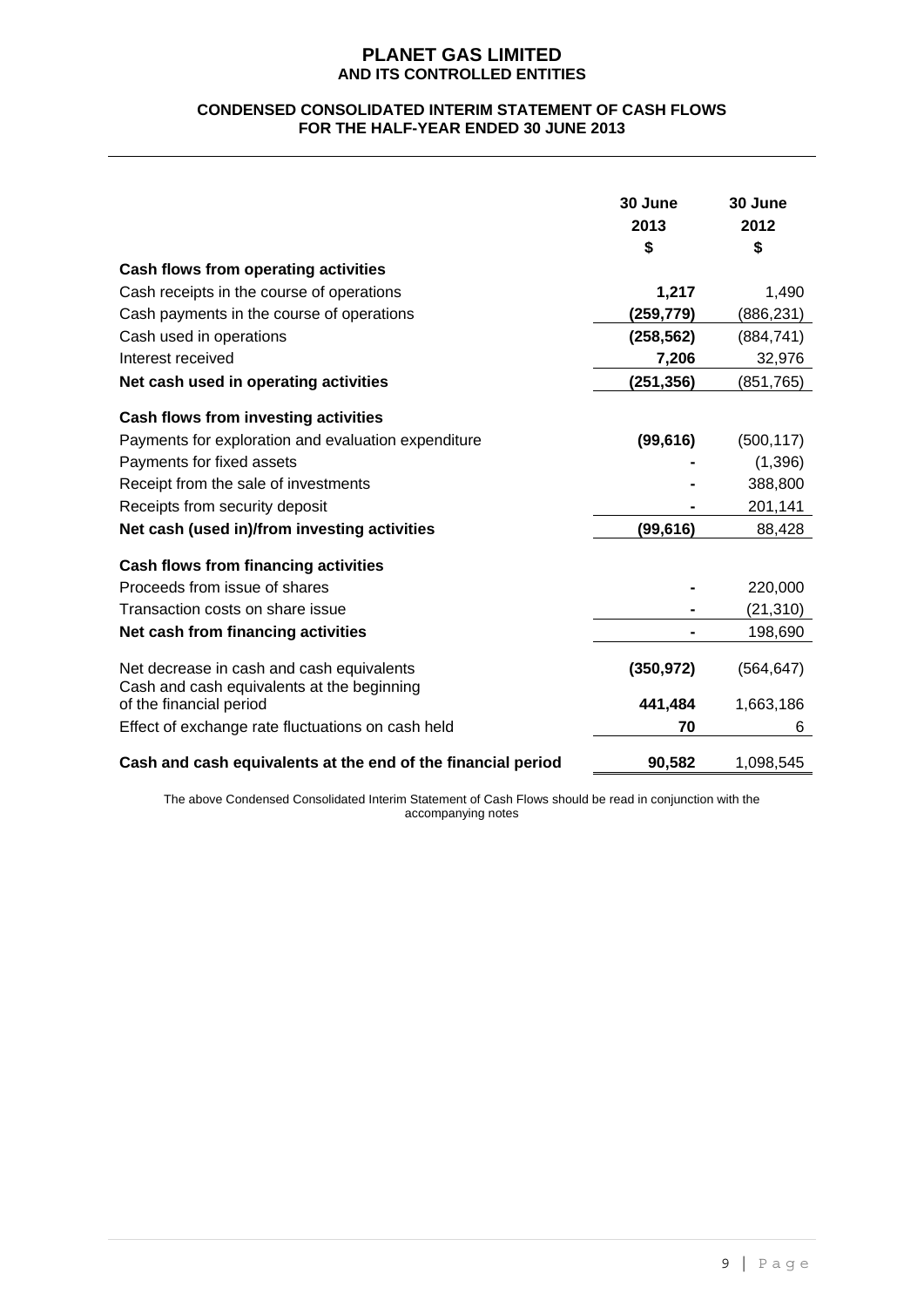## **NOTES TO THE CONDENSED CONSOLIDATED INTERIM FINANCIAL STATEMENTS FOR THE HALF-YEAR ENDED 30 JUNE 2013**

#### **NOTE 1 - REPORTING ENTITY**

Planet Gas Limited (the 'Company') is a company domiciled in Australia. The condensed consolidated interim financial statements of the Company as at and for the half-year ended 30 June 2013 comprise the Company and its subsidiaries (together referred to as the 'Group'). The Group is primarily engaged in the acquisition, exploration and development of oil and gas properties in Australia.

The consolidated annual financial statements of the Group as at and for the year ended 31 December 2012 are available upon request from the Company's registered office at Level 2, 66 Hunter Street, Sydney, NSW, 2000 or at www.planetgas.com.

#### **NOTE 2 - BASIS OF PREPARATION**

#### **(a) Statement of compliance**

The condensed consolidated interim financial statements are general purpose financial statements prepared in accordance with the requirements of the *Corporations Act 2001* and Accounting Standard AASB 134 *Interim Financial Reporting*.

The condensed consolidated interim financial statements do not include full disclosures of the type normally included in an annual financial report. Accordingly, this report is to be read in conjunction with the annual report for the year ended 31 December 2012 and any public announcements made by the Company during the interim reporting period in accordance with the continuous disclosure requirements of the *Corporations Act 2001* and the ASX Listing Rules.

These condensed consolidated interim financial statements were approved by the Board of Directors on 6 September 2013.

#### **(b) Estimates**

The preparation of the condensed consolidated interim financial statements requires management to make judgements, estimates and assumptions that affect the application of accounting policies and the reported amounts of assets and liabilities, income and expense. Actual results may differ from these estimates.

In preparing these condensed consolidated interim financial statements, the significant judgements made by management in applying the Group's accounting policies and the key sources of estimation uncertainty were the same as those that applied to the consolidated financial statements as at and for the year ended 31 December 2012.

#### **(c) Going concern**

The condensed consolidated interim financial statements have been prepared on a going concern basis due to the receipt of \$5 million in July 2013 in accordance with the Senex agreement. This amount is considered adequate to support the ability of the Group to continue as a going concern. See note 9.

## **NOTE 3 - SIGNIFICANT ACCOUNTING POLICIES**

Except as described below, the accounting policies applied by the Group in these condensed consolidated interim financial statements are the same as those applied by the Group in its consolidated financial statements as at and for the year ended 31 December 2012. The following change in accounting policy is also expected to be reflected in the Group's consolidated annual financial statements as at and for the year ending 31 December 2013.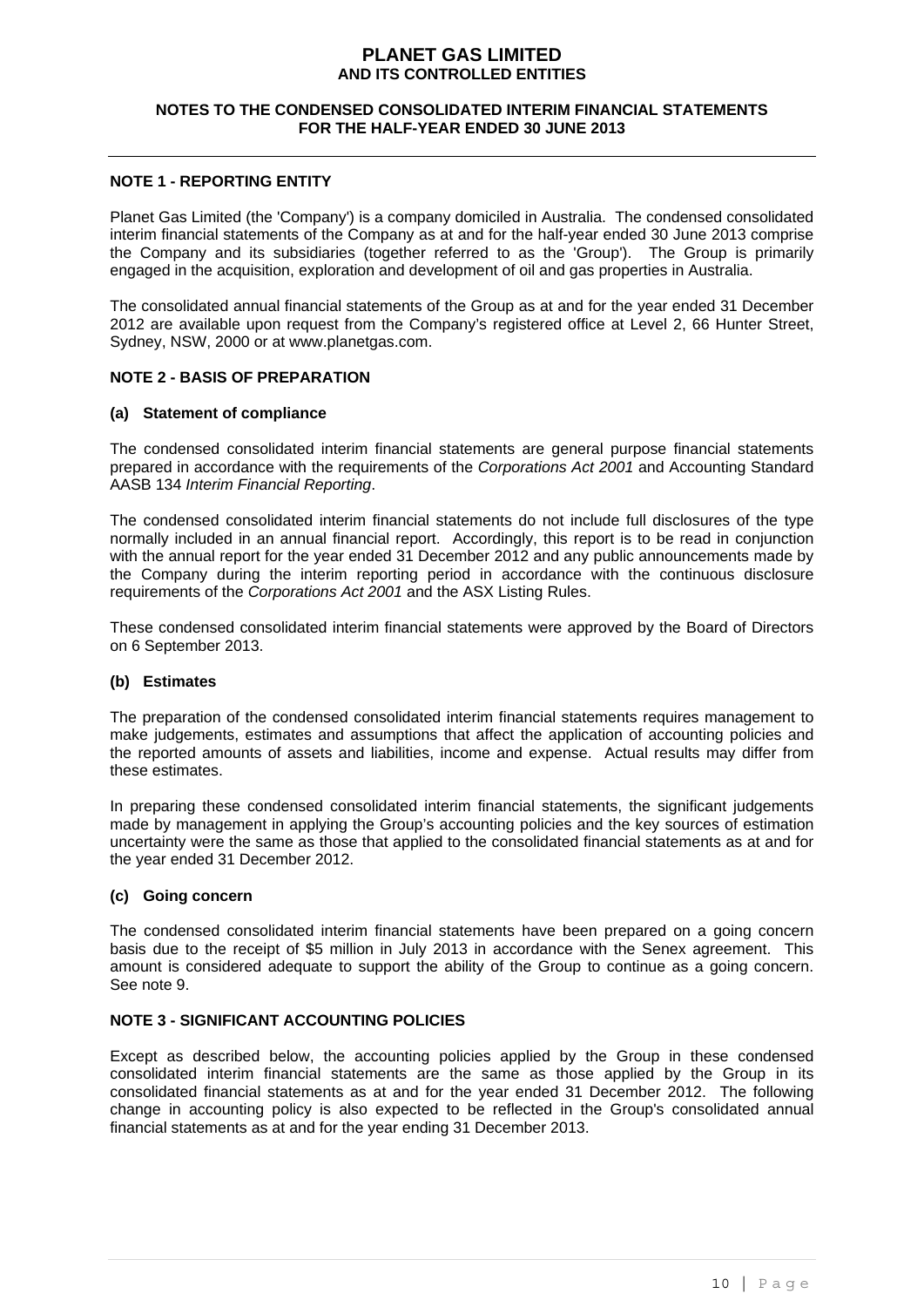## **NOTES TO THE CONDENSED CONSOLIDATED INTERIM FINANCIAL STATEMENTS FOR THE HALF-YEAR ENDED 30 JUNE 2013**

## **NOTE 3 - SIGNIFICANT ACCOUNTING POLICIES (continued)**

## **Changes in accounting policies**

## *(a) AASB 10 Consolidated Financial Statements (2011)*

As a result of AASB 10 (2011), the Group has changed its accounting policy for determining whether it has control over and consequently whether it consolidates its investees. AASB 10 (2011) introduces a new control model that is applicable to all investees, by focusing on whether the Group has the power over an investee, exposure or rights to variable returns from its involvement with the investee and ability to use its power to affect hose returns. In particular, AASB 10 (2011) requires the Group consolidate investees that it controls on the basis of de facto circumstances.

In accordance with the transitional provisions of AASB 10 (2011), the Group reassessed the control conclusion for its investees at 1 January 2013 and have concluded that no adjustments to the financial statements are required.

## *(b) AASB 11 Joint Arrangements (2011)*

As a result of AASB 11, the Group has changed its accounting policy for its interest in joint arrangements. Under AASB 11, the Group classifies its interests in joint arrangements as either joint operations or joint ventures depending on the Group's rights to the assets and obligations for the liabilities of the arrangements. When making this assessment, the Group considers the structure of the arrangements, the legal form of any separate vehicles, the contractual terms of the arrangements and other facts and circumstances.

The Group has reassessed its current accounting treatment in respect of joint arrangements and no adjustments to the financial statements are required.

#### *(c) AASB 12 Disclosure of Interests in Other Entities (2011)*

AASB 12 brings together into a single standard all the disclosure requirements about an entity's interests in subsidiaries, joint arrangements, associates and unconsolidated structured entities. The Group has assessed the disclosure requirements under this standard and have assessed that no changes to current disclosures in respect of interests in subsidiaries, joint arrangements, associates and unconsolidated structured entities are required.

#### *(d) AASB 13 Fair Value Measurement*

AASB 13 establishes a single framework for measuring fair value and making disclosures about fair value measurements, when such measurements are required or permitted by other AASBs. In particular, it unifies the definition of fair value as the price at which an orderly transaction to sell an asset or transfer a liability would take place between market participants at the measurement date.

In accordance with the transitional provisions of AASB 13, the Group has applied the new fair value measurement guidance prospectively, however this has not had a significant impact on the measurement of the Group's assets and liabilities.

#### *(e) Presentation of Items of Other Comprehensive Income*

The Group has applied amendments to AASB 134 *Interim Financial Reporting* outlined in AASB 2011- 9 *Amendments to Australian Accounting Standards - Presentation of Items of Other Comprehensive Income*. The change in accounting policy only relates to disclosures and has had no impact on consolidated earnings per share or net income. The changes have been applied retrospectively and require the Group to separately present those items of other comprehensive income that may be reclassified to profit or loss in the future from those that will never be reclassified to profit or loss.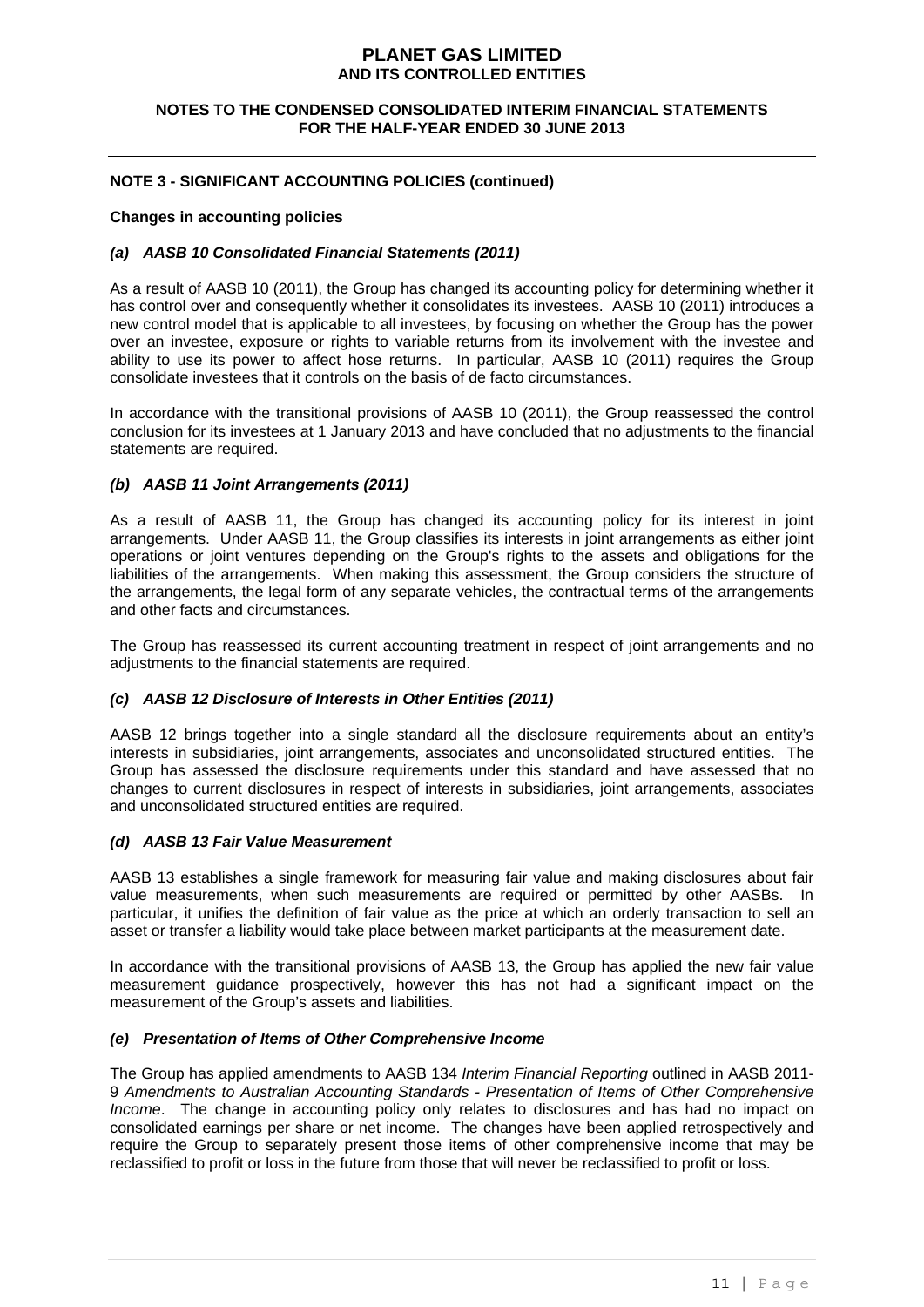## **NOTES TO THE CONDENSED CONSOLIDATED INTERIM FINANCIAL STATEMENTS FOR THE HALF-YEAR ENDED 30 JUNE 2013**

## **NOTE 4 - EXPLORATION AND EVALUATION EXPENDITURE**

|                                      | 30 June<br>2013<br>S | 31 December<br>2012<br>\$ |
|--------------------------------------|----------------------|---------------------------|
| Carrying amount at beginning of year | 676,314              | 4,359,852                 |
| Additions                            | 124,128              | 207,733                   |
| Impairments                          | $\blacksquare$       | (3,891,271)               |
| Net book value                       | 800,442              | 676,314                   |

The ultimate recoupment of exploration and evaluation expenditure is dependent on the successful development and commercial exploitation, or alternatively sale of the respective areas of interest.

During the half-year ended 30 June 2013, the Group assessed its exploration and evaluation expenditure assets for impairment and recorded no impairment.

## **NOTE 5 - AVAILABLE FOR SALE FINANCIAL ASSETS**

Equity investments - available for sale at fair value 8,107 32,848

The Group holds 8,212,500 shares in Rampart Energy (formally Earth Heat Resources Ltd). At 30 June 2013, the Directors compared the carrying value of the investment to market value and recorded a reduction in fair value of \$24,741 in equity (30 June 2012 - \$188,888 gain recorded in equity). This was based on a closing bid price of 0.1 cents for Rampart Energy shares at 30 June 2013 (30 June 2012 - 1.7 cents).

All equity investments are held in ASX listed companies, and are therefore designated as Level 1 in the fair value hierarchy (quoted unadjusted prices in active markets).

The carrying value of the equity investments is the same as the fair value.

#### **NOTE 6 - ISSUED CAPITAL**

|                |            | 31 December 2012 |            |  |
|----------------|------------|------------------|------------|--|
| <b>Number</b>  |            | <b>Number</b>    |            |  |
| 537,622,535    | 49,781,973 | 537,622,535      | 49,781,973 |  |
| $\blacksquare$ |            | ٠                | ۰          |  |
| 537,622,535    | 49,781,973 | 537,622,535      | 49,781,973 |  |
|                |            | 30 June 2013     |            |  |

Fully paid ordinary shares carry one vote per share and carry the right to dividends.

The following options were on issue at 30 June 2013, each exercisable to acquire one ordinary share:

| <b>Exercise period</b>      | <b>Exercise</b><br>price | <b>Opening</b><br><b>Balance</b> | <b>Options</b><br><b>Issued</b> | <b>Options</b><br>Cancelled/<br><b>Expired</b> | <b>Closing</b><br><b>Balance</b> |
|-----------------------------|--------------------------|----------------------------------|---------------------------------|------------------------------------------------|----------------------------------|
| On or before 20 August 2014 | \$0.132                  | 60,000,000                       | ٠                               |                                                | 60,000,000                       |
| On or before 20 August 2014 | \$0.132                  | 8,000,000                        | ۰                               | ۰                                              | 8,000,000                        |
| On or before 20 August 2014 | \$0.132                  | 4,500,000                        | ۰                               |                                                | 4,500,000                        |
|                             |                          | 72,500,000                       | $\blacksquare$                  |                                                | 72,500,00                        |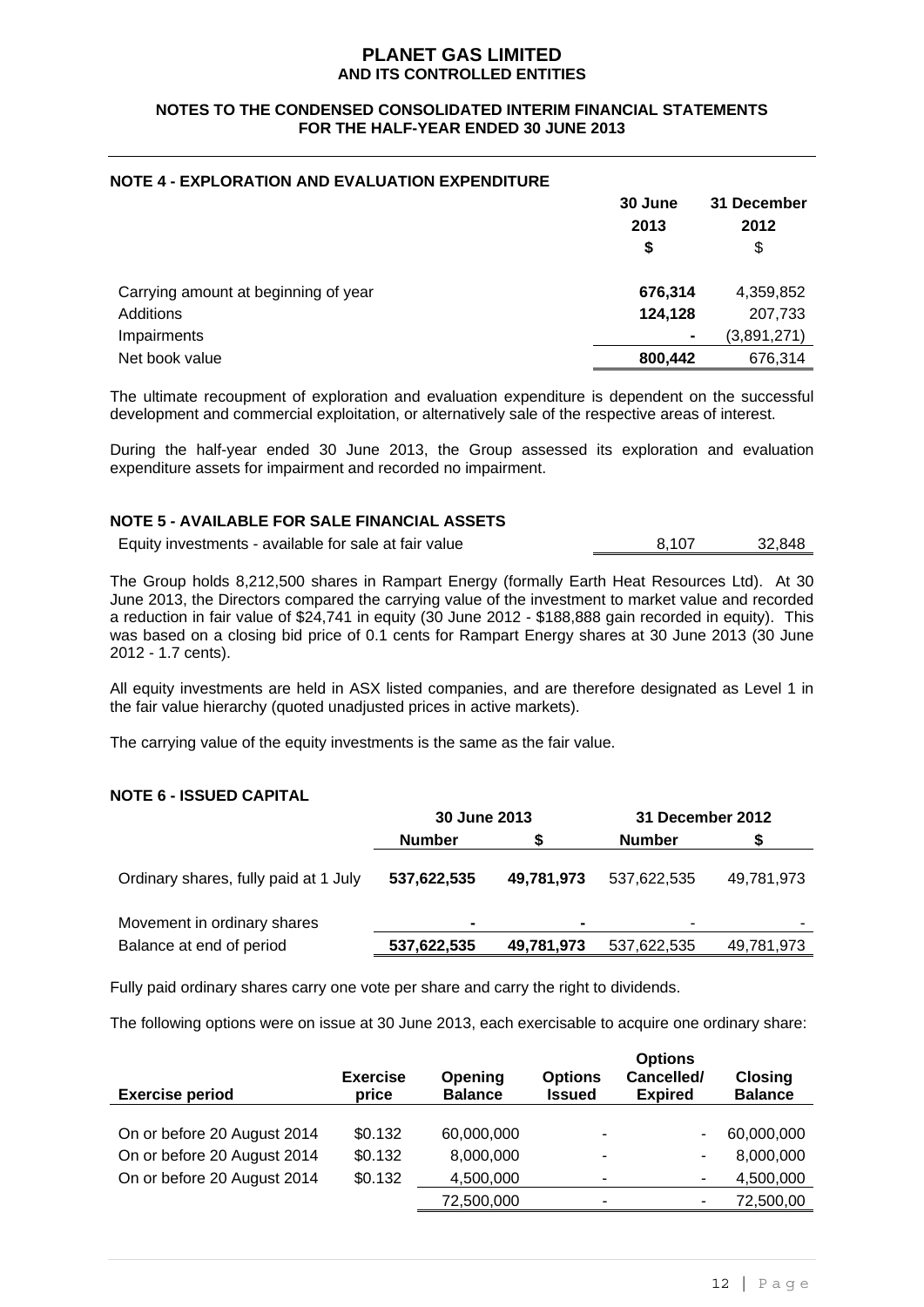## **NOTES TO THE CONDENSED CONSOLIDATED INTERIM FINANCIAL STATEMENTS FOR THE HALF-YEAR ENDED 30 JUNE 2013**

## **NOTE 7 - OPERATING SEGMENTS**

All production and development activity has now ceased and therefore the Group now solely undertakes exploration and evaluation activities predominantly within Australia.

#### **NOTE 8 - RELATED PARTY DISCLOSURE**

During the half-year ended 30 June 2013, Norman A. Seckold and Peter J. Nightingale had a controlling interest in an entity, Mining Services Trust, which provided full administrative services, including rental accommodation, administrative staff, services and supplies, to the Group. Fees paid to Mining Services Trust during the half-year amounted to \$210,011 (2012 - \$122,454). The amount outstanding as at 30 June 2013, exclusive of GST, is \$95,505 (2012 - \$nil).

During the half-year ended 30 June 2013, the Group accrued Director's fees payable to Robert C. Neale of \$12,000 (2012 - \$12,000). The total amount outstanding at 30 June 2013 is \$88,000 (2012 - \$64,000). In addition, the Group received invoices amounting to \$126,000 for Directors' fees which are outstanding as at 30 June 2013 (2012 - \$nil).

## **NOTE 9 - SUBSEQUENT EVENTS**

During July 2013, all regulatory and government approvals were successfully achieved therefore all conditions precedent to the second agreement signed with Senex in May 2013 were satisfied and the Company received the initial \$5 million cash consideration.

As part of the agreement, Planet Gas transferred a 10% interest in PEL 514 North and a 30% interest in PEL 514 South to Senex. This agreement reduces Planet Gas' interest in the entirety of PEL 514 to 20% with Senex holding the remaining 80%.

The consideration for the transfer was:

- \$5.0 million cash payment to Planet Gas received in July 2013; and
- Planet Gas to be free carried for a total of \$9.0 million of its share of oil exploration expenditure within the PEL.

The agreement also specifies conditional payments of:

- A royalty to Planet Gas which is calculated as 2.0% of the net Well Head Value of all oil produced from PEL 514 capped at \$7.5 million; and
- Upon certification of 8 million barrels of Proved and Probable (2P) oil reserves in PEL 514, Planet Gas will receive a payment of \$5.0 million, and an additional payment of \$5.0 million upon certification of an additional 4 million barrels of 2P oil reserves in PEL 514.

As a result of the \$5.0 million received in respect of the sale of Planet Gas' interest in PEL 514 to Senex, \$130,000 of capitalised exploration and expenditure was derecognised and a gain on disposal of \$4.87 million was recognised as a profit in July 2013.

No other matters or circumstances have arisen since the end of the half-year, which significantly affected or may significantly affect the operations of the Group, the results of those operations, or the state of affairs of the Group in future financial years.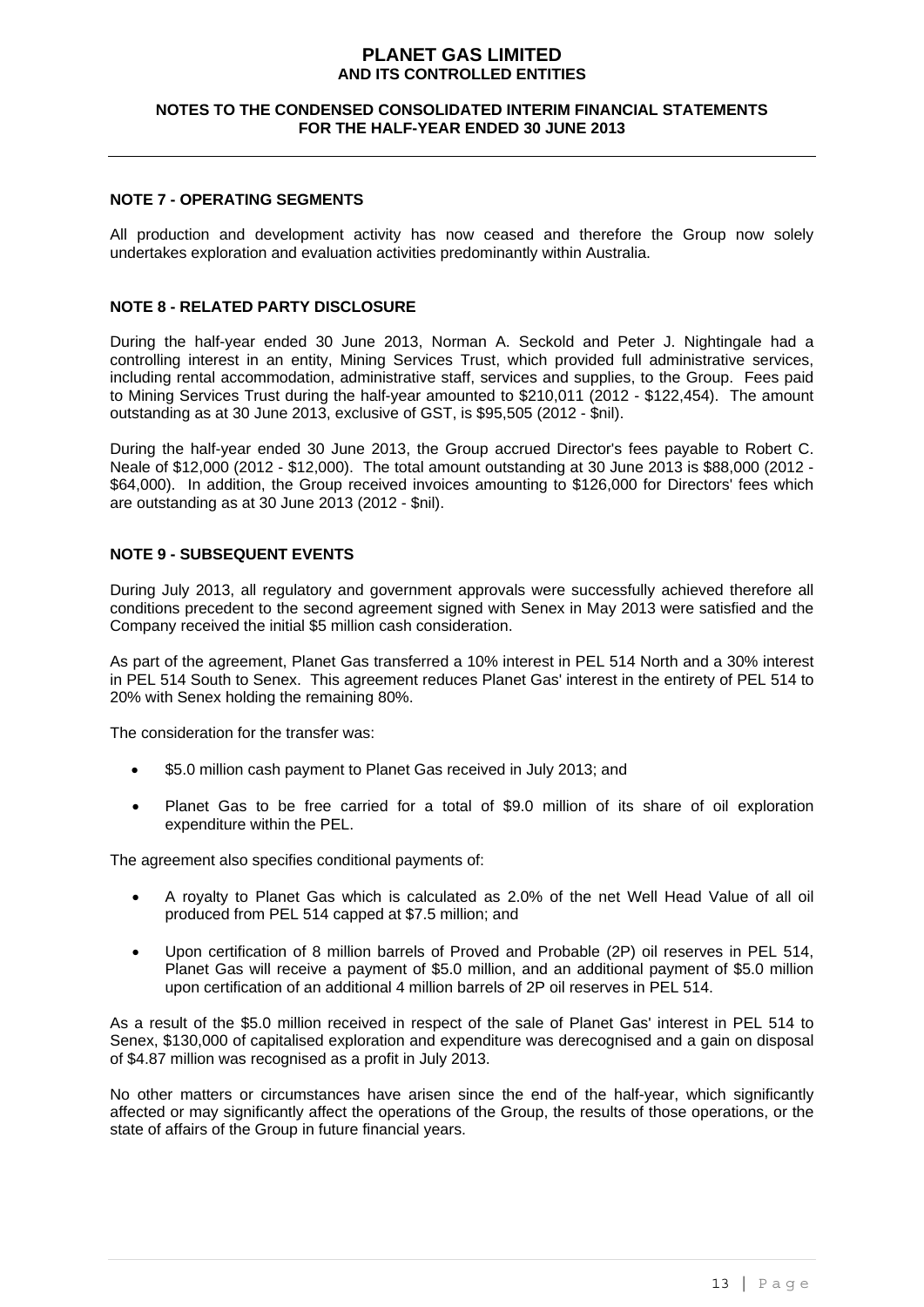## **DIRECTORS' DECLARATION**

In the opinion of the Directors of Planet Gas Limited (the Company):

- (1) the condensed consolidated interim financial statements and notes set out on pages 6 to 13, are in accordance with the *Corporations Act 2001*, including:
	- (a) giving a true and fair view of the Group's financial position as at 30 June 2013 and of its performance for the half-year ended on that date; and
	- (b) complying with Australian Accounting Standard AASB 134 *Interim Financial Reporting*  and the *Corporations Regulations 2001*; and
- (2) there are reasonable grounds to believe that the Company will be able to pay its debts as and when they become due and payable.

Signed at Sydney this 6th day of September 2013 in accordance with a resolution of the Board of Directors:

**Chairman Managing Director Managing Director** 

 $11G$ 

**Norman A. Seckold Contract Anti-** Anthony J. McClure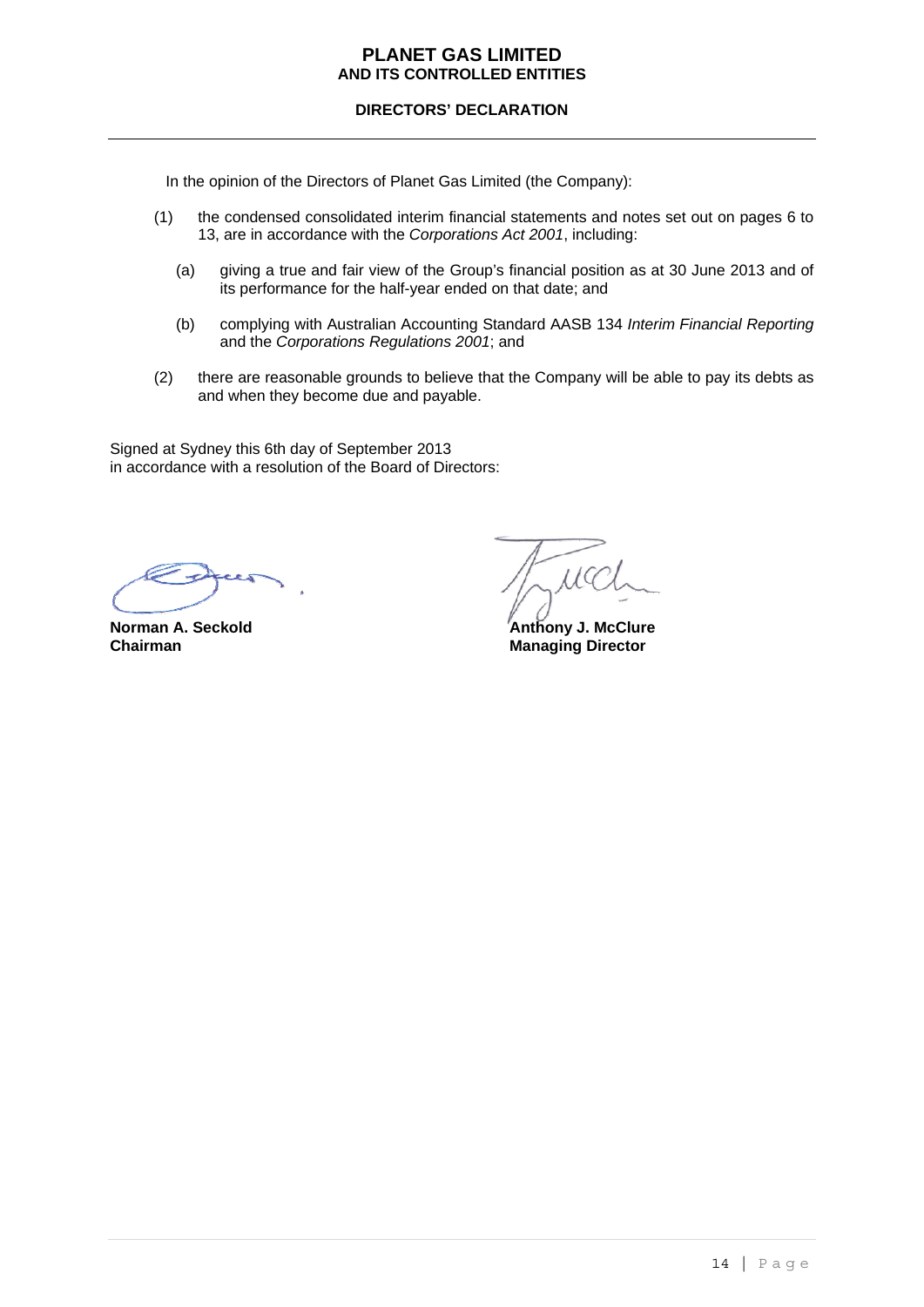

## **Independent auditor's review report to the members of Planet Gas Limited**

#### *Report on the financial report*

We have reviewed the accompanying interim financial report of Planet Gas Limited, which comprises the condensed consolidated interim statement of financial position as at 30 June 2013, condensed consolidated interim statement of profit or loss and other comprehensive income, condensed consolidated interim statement of changes in equity and condensed consolidated interim statement of cash flows for the half-year ended on that date, notes 1 to 9 comprising a summary of significant accounting policies and other explanatory information and the Directors' Declaration of the Group comprising the Company and the entities it controlled at the half-year's end or from time to time during the half-year.

#### *Directors' responsibility for the interim financial report*

The Directors of the Company are responsible for the preparation of the interim financial report that gives a true and fair view in accordance with Australian Accounting Standards and the *Corporations Act 2001* and for such internal control as the Directors determine is necessary to enable the preparation of the interim financial report that is free from material misstatement, whether due to fraud or error.

#### *Auditor's responsibility*

Our responsibility is to express a conclusion on the interim financial report based on our review. We conducted our review in accordance with Auditing Standard on Review Engagements ASRE 2410 *Review of a Financial Report Performed by the Independent Auditor of the Entity*, in order to state whether, on the basis of the procedures described, we have become aware of any matter that makes us believe that the interim financial report is not in accordance with the *Corporations Act 2001* including: giving a true and fair view of the Group's financial position as at 30 June 2013 and its performance for the half-year ended on that date; and complying with Australian Accounting Standard AASB 134 *Interim Financial Reporting* and the *Corporations Regulations 2001*. As auditor of Planet Gas Limited, ASRE 2410 requires that we comply with the ethical requirements relevant to the audit of the annual financial report.

A review of an interim financial report consists of making enquiries, primarily of persons responsible for financial and accounting matters, and applying analytical and other review procedures. A review is substantially less in scope than an audit conducted in accordance with Australian Auditing Standards and consequently does not enable us to obtain assurance that we would become aware of all significant matters that might be identified in an audit. Accordingly, we do not express an audit opinion.

#### *Independence*

In conducting our review, we have complied with the independence requirements of the *Corporations Act 2001*.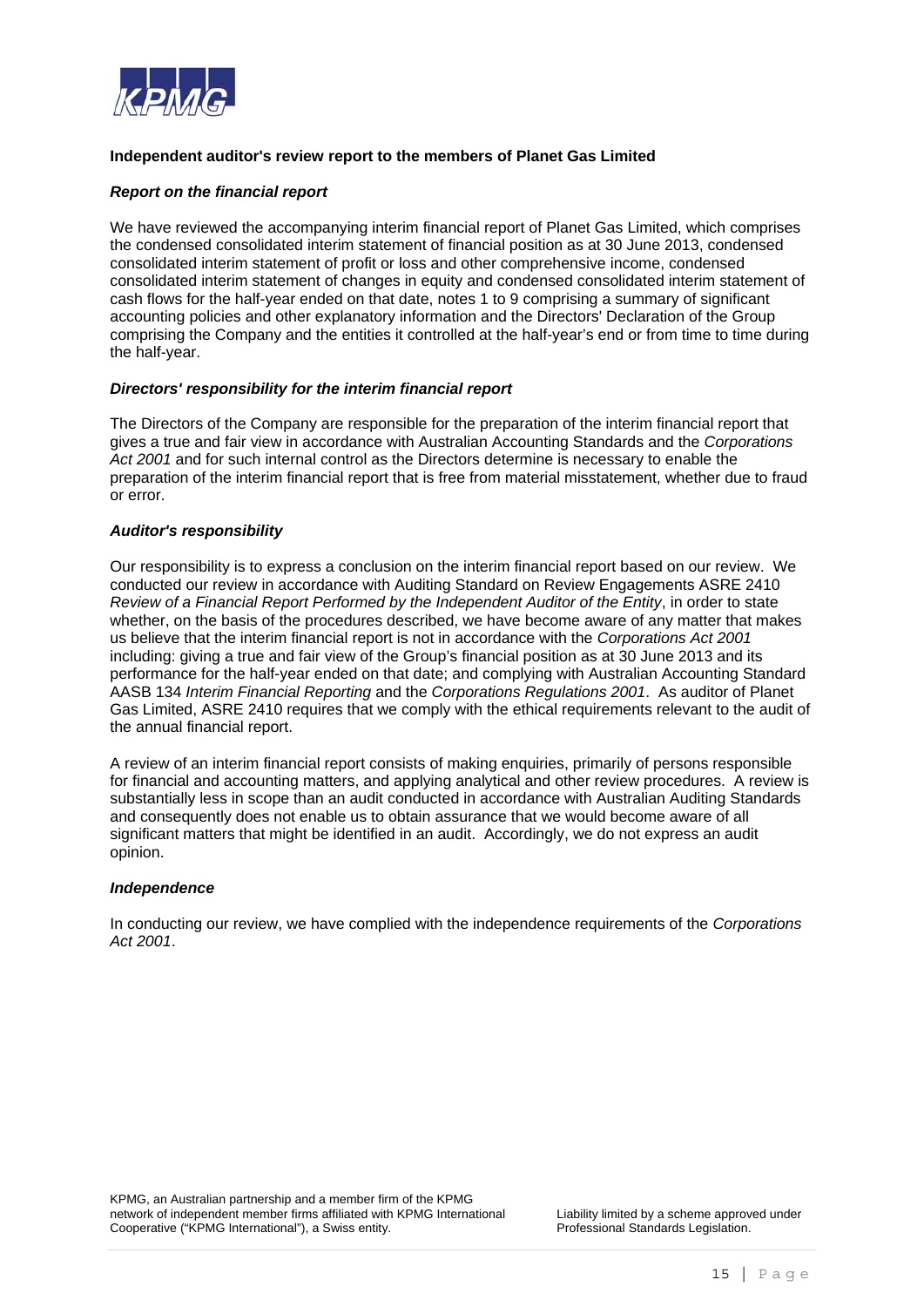

## **Independent auditor's review report to the members of Planet Gas Limited (continued)**

## *Conclusion*

Based on our review, which is not an audit, we have not become aware of any matter that makes us believe that the interim financial report of Planet Gas Limited is not in accordance with the *Corporations Act 2001*, including:

- a) giving a true and fair view of the Group's financial position as at 30 June 2013 and of its performance for the half-year ended on that date; and
- b) complying with Australian Accounting Standard AASB 134 *Interim Financial Reporting* and the *Corporations Regulations 2001*.

KPHC

**KPMG** 

**Adam Twemlow**  Partner Brisbane 6 September 2013